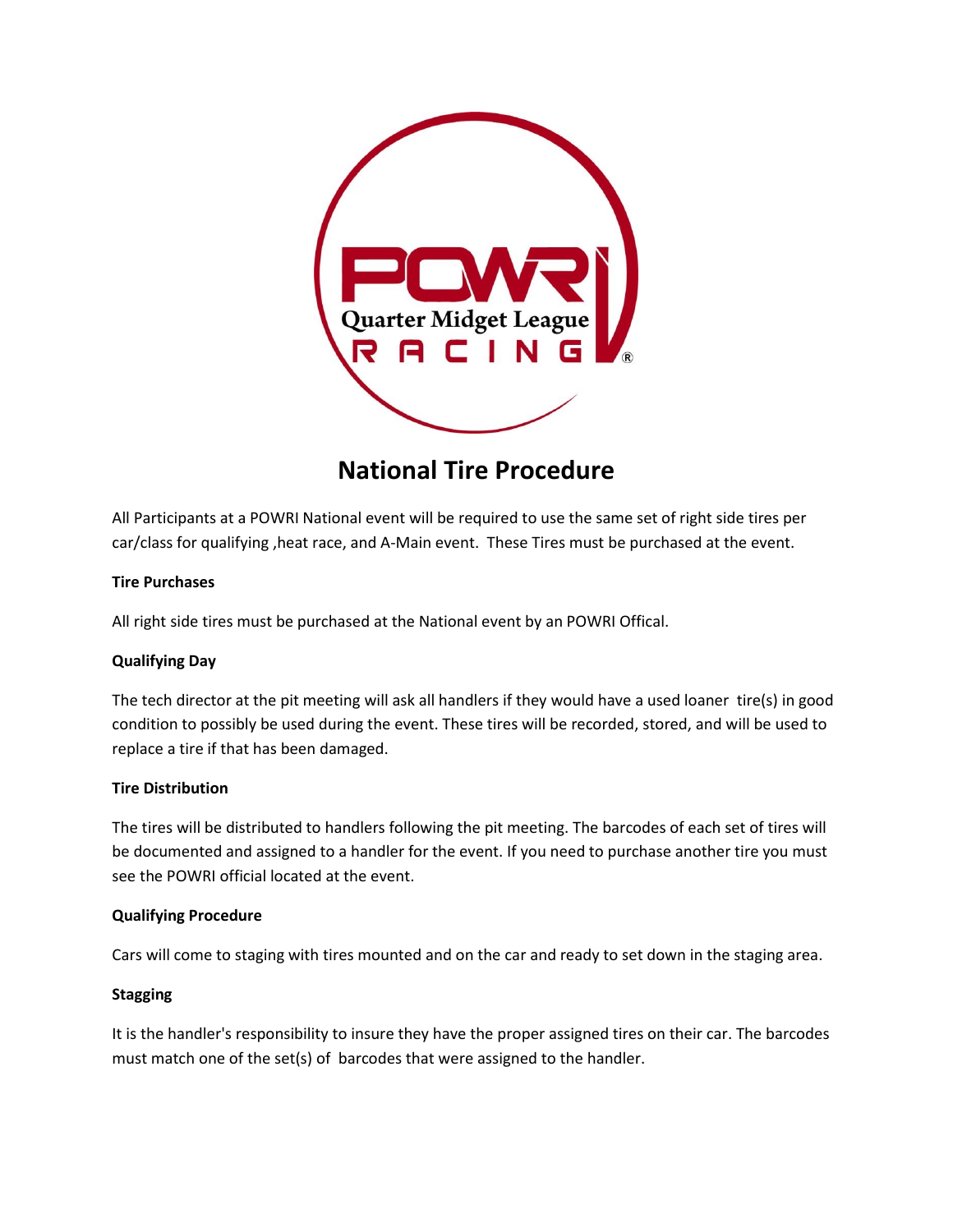## **Scale House**

Once the car passes through the scale house and tech boards and engine has been painted/sealed:

- The handler will remove right side tires and present to official
- The official will inspect barcodes to ensure it is the proper tire\* If Barcode does not match one of the barcodes assigned to the handler a **NT (No TIME) will be given to the driver**.
- That this time the official will assign that set of barcodes to that car. (This set of tires will be required to be used on that car for heat and A Main.)
- The Official will apply tie wraps to the tires.
- Tires must remain tie wrapped until the car enters staging for the heat race.

## **If the handler refuses to complete the full process (scale,tech boards,and tie wrapped tires will result in an EVENT DQ.**

## **Heat Race Procedure**

Cars will come to staging with tires still secured with tie wraps. Tie wraps can only be removed by a race official.

Same process after heat races will apply. (Scale, Tech Board, Tie wrap)

## **If the handler refuses to complete the full process (scale,tech boards,and tie wrapped tires will result in an EVENT DQ.**

## **A-Main Day**

Cars will come to staging with tires still secured with tie wraps. Tie wraps can only be removed by a race official.

## **Scale House**

Once the car passes through the scale house and tech boards:

- Tires will remain on the car
- The official will inspect barcodes to ensure it is the proper tire\*
	- If Barcode does not match the barcodes a **DQ** will be assigned to that car.
- Tires must remain on the car in the Tech impound area until Tech inspection is complete.

\*If during the course of racing a right side tire is damaged and must be replaced, the handler must notify the race director that the tire has been changed. Both the original tire and the replacement tire must be presented to the official at the scales for inspection.

At the discretion of the tech inspector: